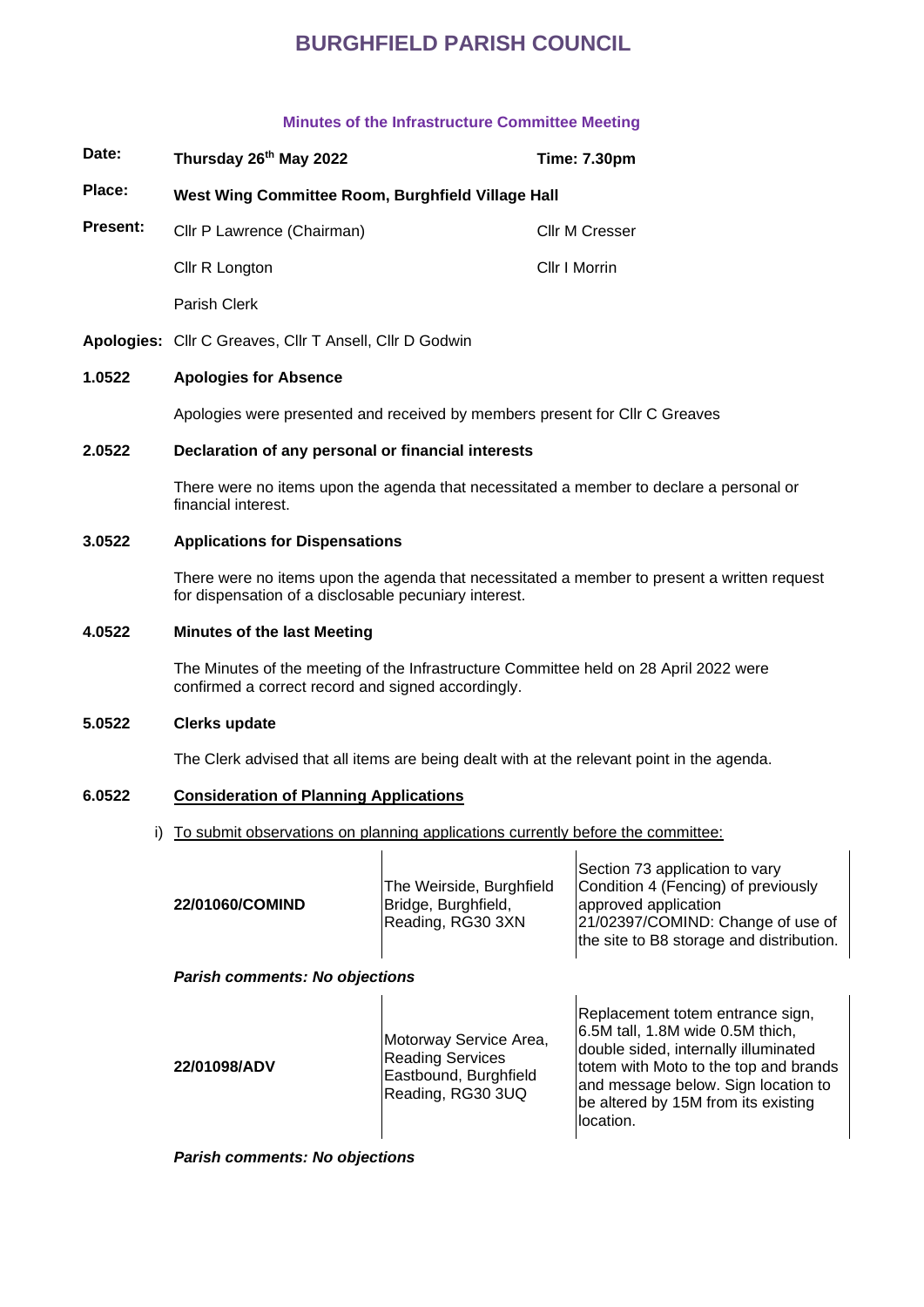**22/01108/AGRIC** Culverlands, Mans Hill, Burghfield Common Reading, RG7 3BD

Application to determine if prior approval is required for a proposed erection, extension, or alteration of a building for agricultural or forestry use - New Agricultural Building

**INFO ONLY**: *This is an Agricultural Notification which is to determine only whether the prior approval of the Authority will be required as to the siting, design and external appearance of the building, the siting and means of construction of the private way, the siting of the excavation or deposit or the siting and appearance of the tank, as the case may be.*

## *Parish comments: No further comments – Info only*

| <b>22/01065/HOUSE</b>                 | Glendower House,<br>Auclum Lane<br>Burghfield Common, RG7<br>3DA | Replace existing garage with new<br>garage with office and store |
|---------------------------------------|------------------------------------------------------------------|------------------------------------------------------------------|
| <b>Parish comments: No objections</b> |                                                                  |                                                                  |
|                                       |                                                                  | Demolition of existing conservatory,                             |

|                |                          | <b>PUILIPILIPII OF OATOMING UUILIPUI TULUI II</b> |
|----------------|--------------------------|---------------------------------------------------|
|                | Ockley House, The Hatch, | proposed two/single storey rear                   |
| 22/01081/HOUSE | <b>Burghfield</b>        | extension, two storey front extension             |
|                | Reading, RG30 3TH        | and first floor side extension over               |
|                |                          | garage.                                           |

## *Parish comments: No objections. A request is presented for green initiatives to be considered when determining the application.*

| with new cycle pedestrian access<br>22/00325/RESMAJ<br>Pondhouse Farm, Clayhill<br>onto Coltsfoot Way and two<br>Road, Burghfield<br>vehicular accesses onto Clayhill<br>Common<br>Road. Matters to be considered:<br>and Scale. |  | Land North Of Dauntless<br>Road and South Of | Approval of reserved matters<br>following Outline Permission<br>18/02485/OUTMAJ [Outline<br>application for residential<br>development of up to 100 dwellings<br>Access.] Matters seeking consent:<br>Appearance, Landscaping, Layout |
|----------------------------------------------------------------------------------------------------------------------------------------------------------------------------------------------------------------------------------|--|----------------------------------------------|---------------------------------------------------------------------------------------------------------------------------------------------------------------------------------------------------------------------------------------|
|----------------------------------------------------------------------------------------------------------------------------------------------------------------------------------------------------------------------------------|--|----------------------------------------------|---------------------------------------------------------------------------------------------------------------------------------------------------------------------------------------------------------------------------------------|

**INFORMATION ONLY**: *Complete set of revised plans in response to housing / highways /refuse/ security and parking issues, plus additional ecological and landscaping /tree protection and areas of play details, plus additional design details and minor elevational changes. Additional street scene details and cross sections. Tree protection areas/buffer zones identified. Hard surfacing alterations. Number of units remains the same i.e., 100. 40% affordable housing--mix and location altered.*

## *Parish comments: No further comments*

## ii) **To receive and note any planning decisions received**

See separate sheet

## iii) **To deal with any other planning related matters**

Members received and noted the Minerals and Waste Local Plan Consultation on Proposed Main Modifications currently out for consultation, ending 5pm Wednesday 6th July 2022. Comments are to be consolidated and submitted accordingly.

## **7.0522 To receive an update from the NDP group**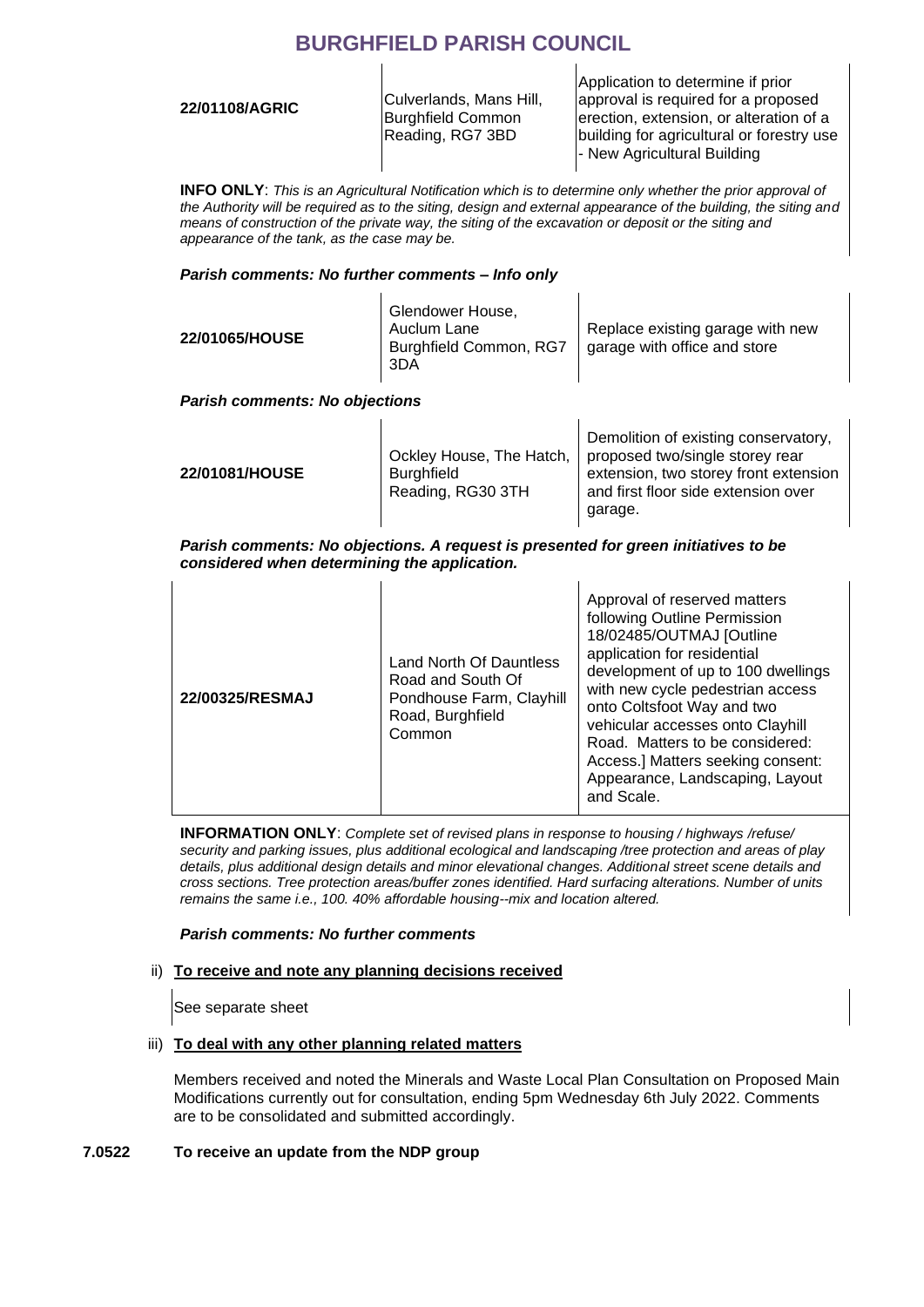#### **The following written report was received from the NDP group:**

Final Draft NDP document was submitted to Burghfield Parish Council on 5th May 2022. There is currently a six-week consultation period. After the consultation period:

- all feedback will be received from BPC, through the BPC reps on the NDP Committee.
- feedback will be reviewed by the NDP Committee Draft Document Review Sub-group and amendments that are agreed would be made.
- the resultant revised document will be returned to BPC for onward submission to West Berks Planning.

Committee has not heard from West Berks Planning about the Strategic Environmental Assessment (SEA) / Habitat Regulation Assessment (HRA) screening to determine if SEA and/or HRA is required for the Burghfield NDP; reminders have been sent.

Committee received a reminder from Locality - Groundwork who gave us the grant for the consultancy work, to complete an End of Grant Report and return the unused balance of the grant which has to be actioned by BPC; BPC Clerk has been sent the details. The Committee has received a request from a member of the community to join it.

#### **8.0522 Transport**

#### i) To consider any Highway or Road Safety improvements within the parish

Cllr Godwin is to undertake refresher training for the operation of the SID within the parish.

A further volunteer for the deployment of the SID is to be presented at the next full parish council meeting.

#### ii) To receive an update on Highway issues raised at the previous meeting

All items raised at the last committee meeting are still in progress.

A request has been forwarded to WBC for a review of potential extensions to existing cycling routes and cycle lanes to and from Burghfield.

## **9.0522 Safer Communities**

#### i) Policing & Anti-social behaviour issues

CCTV cameras are scheduled to be installed at the Common Recreation Ground upon a pole to hold the equipment having been installed. The success of the cameras is to be trialled prior to a decision regarding further cameras being required.

Concerns were raised by members present regarding the difficulty in contacting or reporting incidents via the 101 number. Further correspondence is to be distributed to parishioners to advise of the options available for reporting incidents.

## **10.0522 Parish Maintenance Issues**

#### i) To receive a report highlighting maintenance carried out during the previous month

No items to report.

ii) To note any items within the parish requiring action

A request for the litter bin in School Lane to be either concreted down or permanently moved is to be forwarded to WBC to avoid the bin frequently going on "walk abouts".

#### **Environmental Impact within the parish**

**11.0522** To determine any specific actions to reduce the environmental impact within the parish